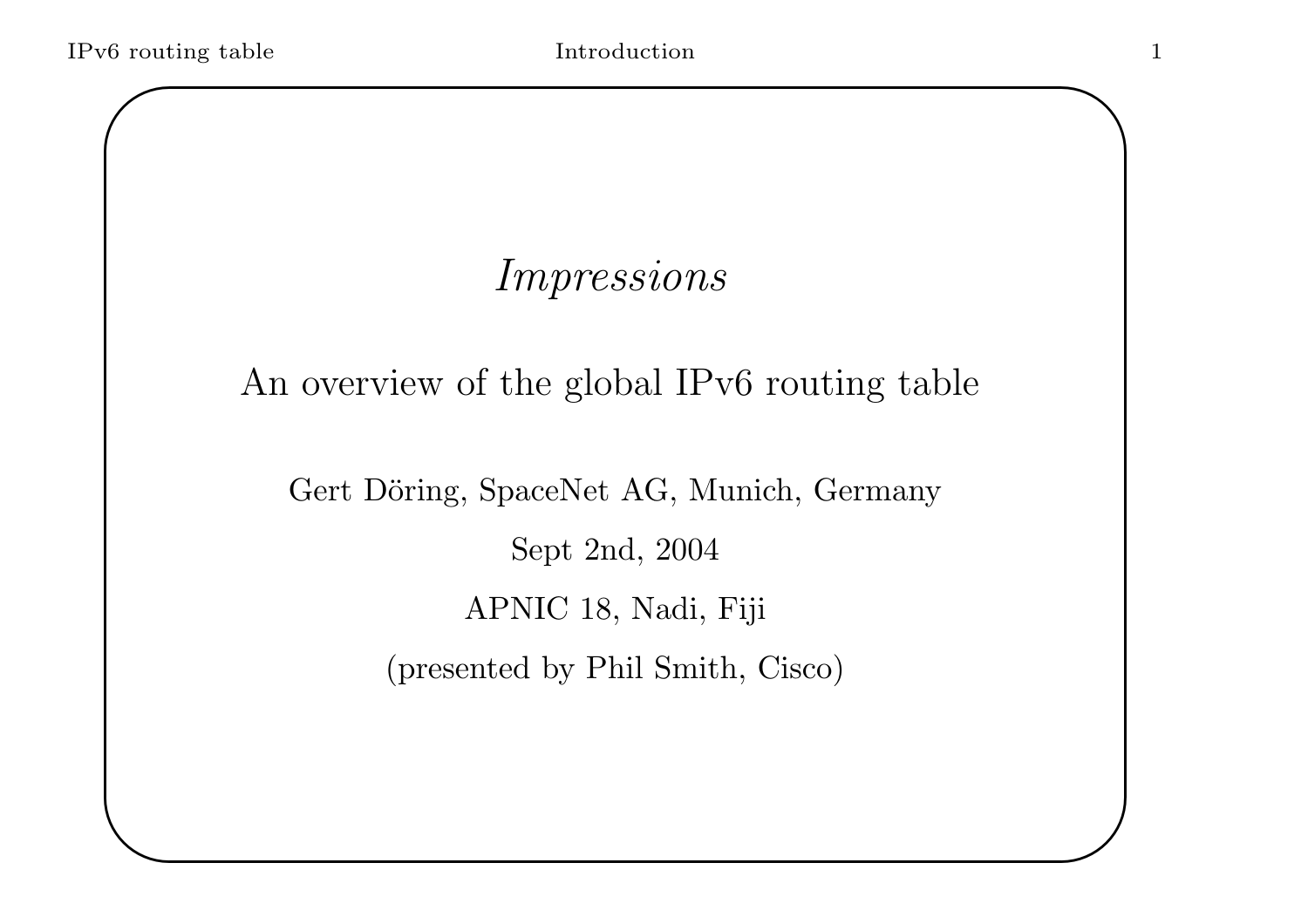$\setminus$ 

# Overview

- numbers
- pictures & trends
- things that should not be there...
- conclusions & recommendations
- references

Slides online at: http://www.space.net/˜gert/RIPE/AP18-v6-table/

 $\bigwedge$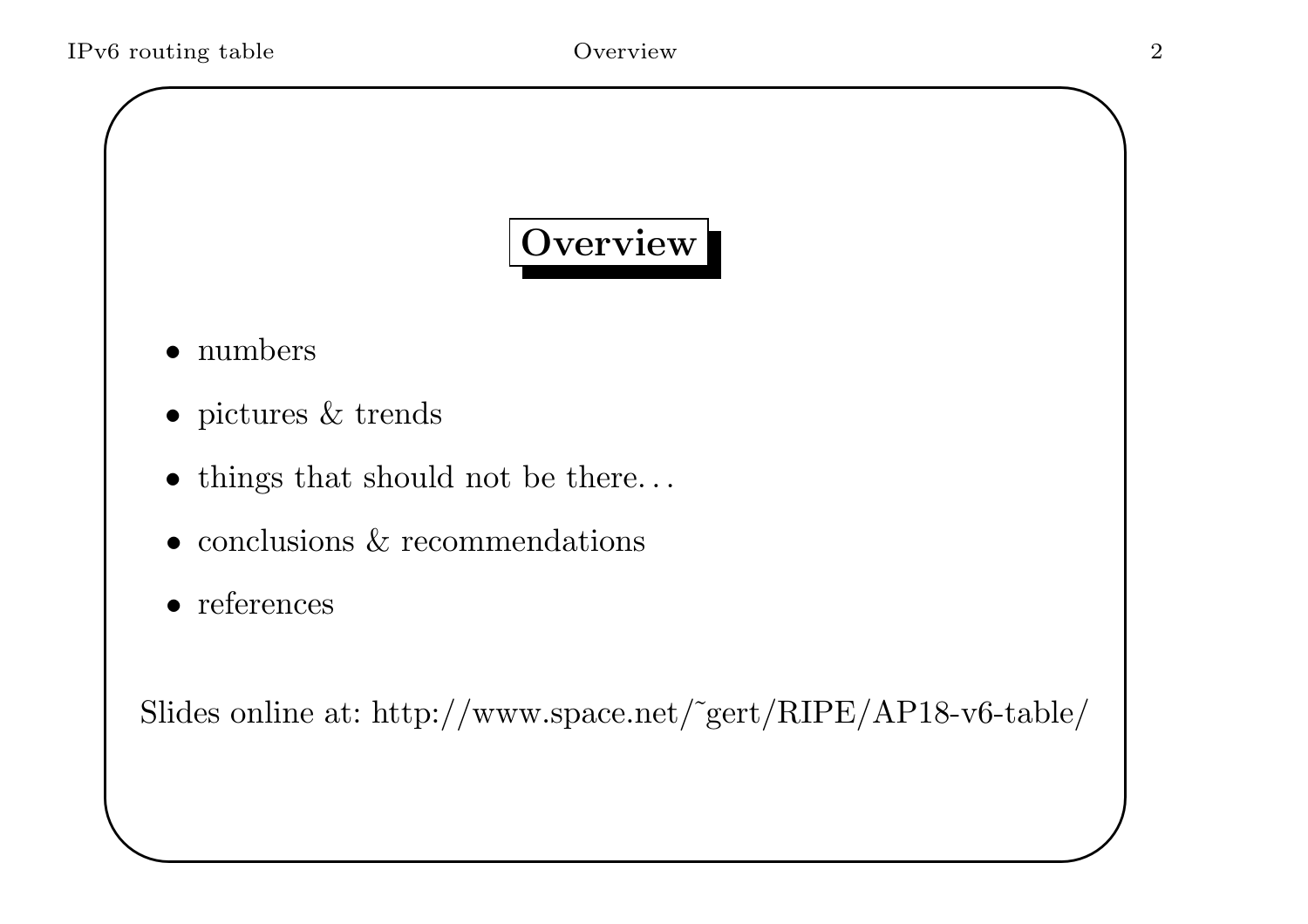#### Numbers - AS numbers

- as of  $2004/08/30$ : 457 unique AS numbers visible  $(05/03: 421)$ 
	- –<sup>281</sup> origin-only ASes (no transit paths seen) (263)
	- – $-$  164 ASes originate  $\&$  give transit (144)
	- – $-$  12 transit-only ASes (e.g. 1237, 1717, 4774, 6667,  $\dots$ ) (14)
- mixture of RIR (2001::) and 6Bone (3FFE::) space announced
	- <sup>300</sup> ASes originate <sup>1</sup> RIR prefix (258)
	- <sup>44</sup> ASes originate <sup>1</sup> 6Bone prefix (50)
	- – $-$  46 ASes originate 1 6Bone + 1 RIR prefix (43)
	- – $-$  27 ASes originate 2 RIR prefixes (10 due to  $/32+/35$ )
	- –28 ASes with "more than that", maximum is 56 prefixes
- 14 ASes still announce their prefix as  $/32$  and  $/35$
- $\setminus$ • note: all paths observed from AS5539

 $\bigwedge$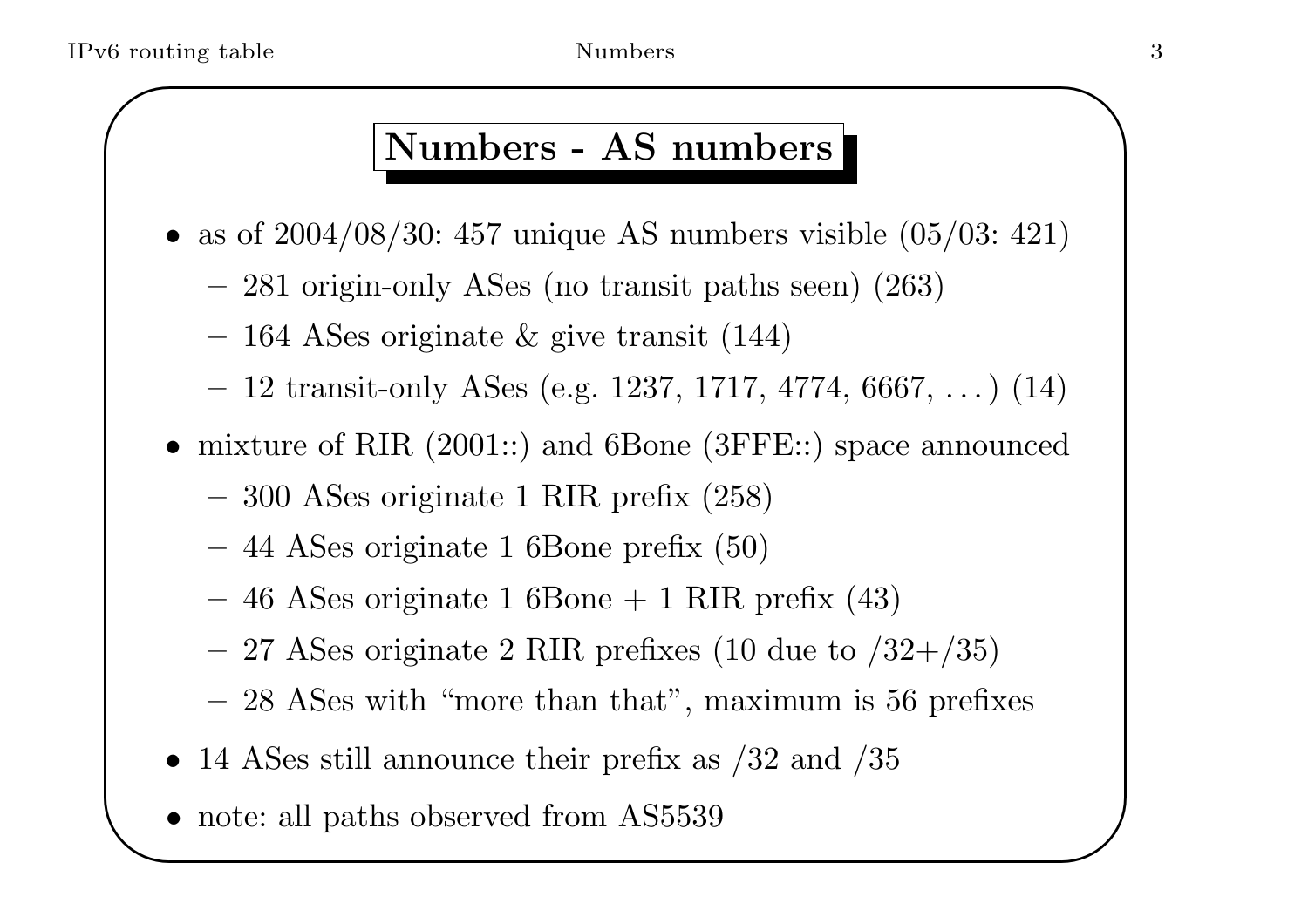#### $\sqrt{2}$  $\setminus$  $\sum_{i=1}^n$  $\bigcup$ ASes - why are people announcing 2 prefixes? • 6 bone to RIR migration: 1 6 bone, 1 RIR prefix, temporary 2001:420::/35 109 i 3FFE:C00::/24 109 i •  $/35$  to  $/32$  migration: 2 RIR prefixes, temporary 2001:760::/32 3549 20965 137 i 2001:760::/35 680 6880 137 i • experiments and/or leaks? 2001:2B8::/32 1752 17832 i 2001:2B8:2::/48 1853 6680 1103 11537 17579 1237 7623 17832 i 2001:2B8:80::/48 1853 6680 1103 11537 17579 1237 7623 17832 i • multi-uplink-/multi-homing-experiments? 2001:610:140::/48 3549 1200 i 2001:7B8:200::/48 3549 1200 i 2001:7F8:1::/48 3549 1200 i (AMS-IX) • mergers and acquisitions, different business units, ... 2001:1428::/32 3303 i 2001:918::/32 3303 i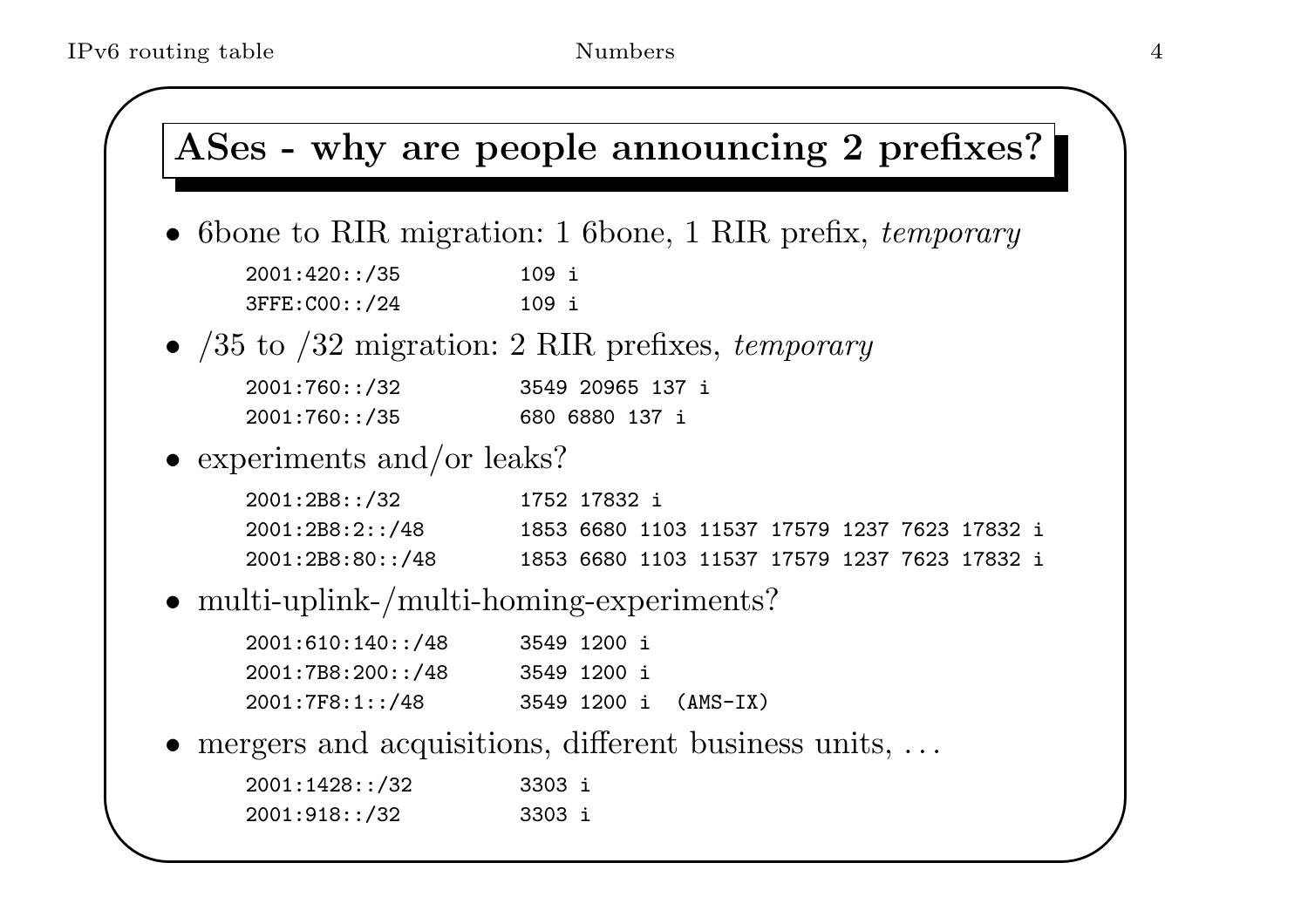### Numbers - Prefixes

As of 2004/08/30: <sup>643</sup> prefixes in total (2004/05/03: 546)

| 'n            | global         | RIR space      | 6bone            | 6t <sub>04</sub> | (2004/05/03)        |
|---------------|----------------|----------------|------------------|------------------|---------------------|
| $\sqrt{16}$   |                |                | ( )              |                  | (1 0 0 1)           |
| $\sqrt{20}$   |                |                | ()               | $\overline{0}$   | $(0\; 0\; 0\; 0)$   |
| $^{\prime}24$ | 38             |                | 38               | $\overline{0}$   | (390390)            |
| $^{\prime}27$ |                |                | $\left( \right)$ | $\overline{0}$   | (1 1 0 0)           |
| $^{\prime}28$ | 38             |                | 38               | $\left( \right)$ | (400400)            |
| /30           |                |                | $\overline{0}$   | $\overline{0}$   | $(0\;0\;0\;0)$      |
| $^{\prime}32$ | 394            | 363            | 31               | $\overline{0}$   | $(350\ 319\ 31\ 0)$ |
| $^{\prime}33$ | $\overline{2}$ | $\overline{2}$ | $\overline{0}$   | $\overline{0}$   | (2 2 0 0)           |
| $^{\prime}35$ | 41             | 40             |                  | $\overline{0}$   | $(42\;42\;0\;0)$    |
| $/36$ - $/39$ | $\overline{0}$ |                | 0                | $\overline{0}$   | 1 1 0 0)            |
| /40           | 3              | 3              | $\left( \right)$ | $\theta$         | $(5\;4\;1\;0)$      |
| $/41 - /45$   | 3              | 3              | $\Omega$         | $\theta$         | (5500)              |
| /48           | 119            | 101            | 18               | 0                | $(59\;37\;22\;0)$   |
| $/52$ - $/60$ | 0              |                | $\overline{0}$   | $\overline{0}$   | $(0\; 0\; 0\; 0)$   |
| /64           |                |                |                  | $\overline{0}$   | (1 0 1 0)           |
| $/65 - /128$  |                |                | 0                | $\overline{0}$   | (0 0 0 0)           |

 $\bigwedge$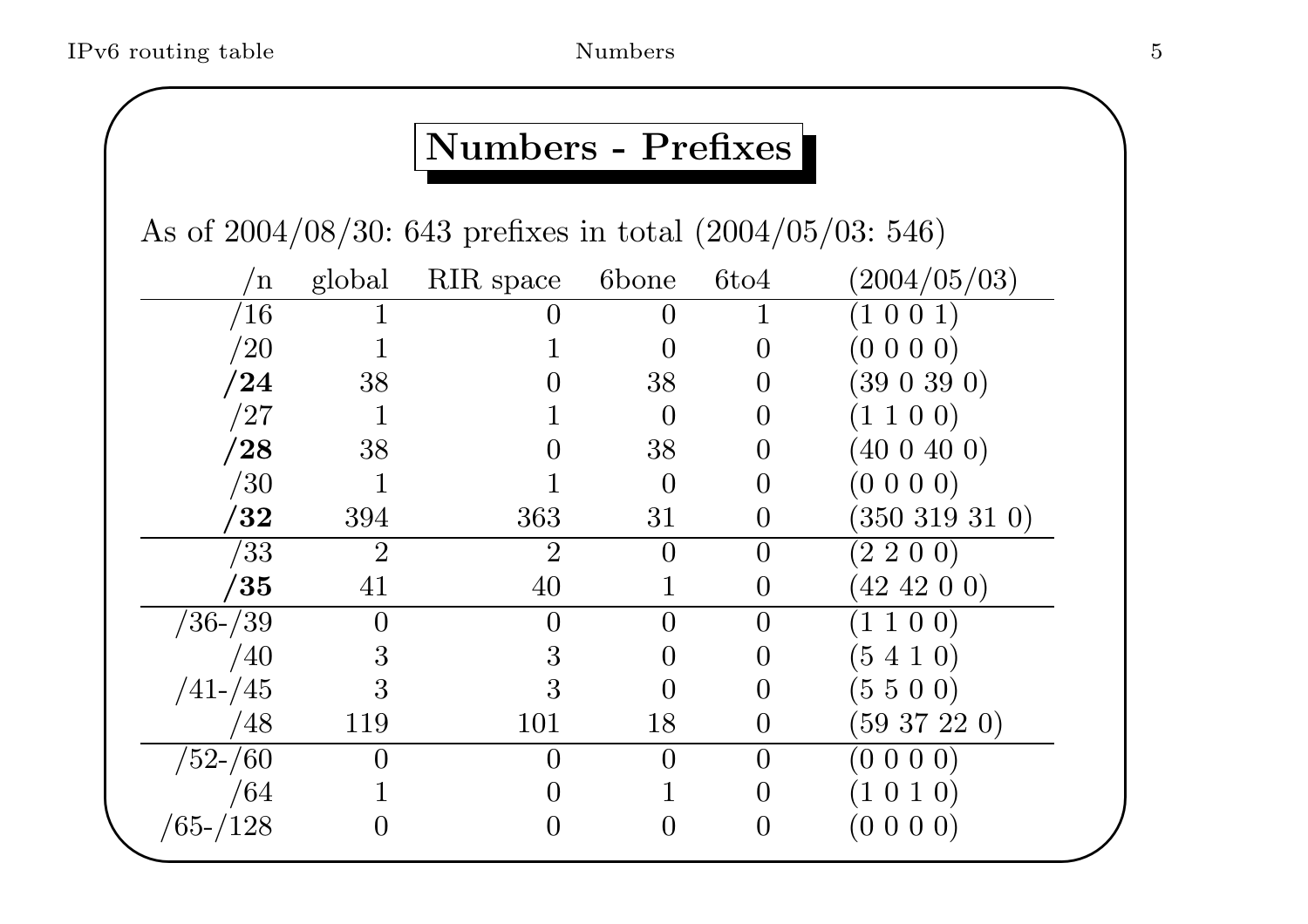#### 6to4 - 2002::/16

• 6to4 prefix  $2002::/16$  anycast prefix - *multiple* origin ASes

|        | Network | Next Hop                            | Path             |
|--------|---------|-------------------------------------|------------------|
|        |         | $*$ 2002::/16 2001:608:0:3::9       | 3320 1752 i      |
| $\ast$ |         | 2001:948:0:FOOF:1                   | 2603 1741 i      |
| $\ast$ |         | 3FFE:C00:8023:19::1 109 i           |                  |
| $\ast$ |         | $3$ FFE:8150:0:1::17                | 9044 559 i       |
| $\ast$ |         | 2001:608:0:3::7                     | 1930 i           |
| $\ast$ |         | 3FFE:1108:40A:FFFF::1:2 3274 1741 i |                  |
| $\ast$ |         | 2001:7F8:2:8001::2 1752 i           |                  |
| $\ast$ |         | 2001:7F8::3349:0:1 13129 9033 i     |                  |
| $\ast$ |         | 2001:7F8::CB9:0:1 3257 12859 ?      |                  |
| $\ast$ |         | 2001:450:1:2001::AA                 | 3549 20965 559 i |

- this is **fine**, any cast relay approach, see RFC3068
- this is just <sup>a</sup> snap-shot from AS5539, not all relays visible
- • some research on non-publically visible 6to4 relays by David Malone (dwmalone@maths.tcd.ie): approximately <sup>42</sup> relays found. Good start, but more relays would be useful.
- $\setminus$ • some more-specific pfxs seen (prohibited by RFC3056 5.2.3!)

 $\bigwedge$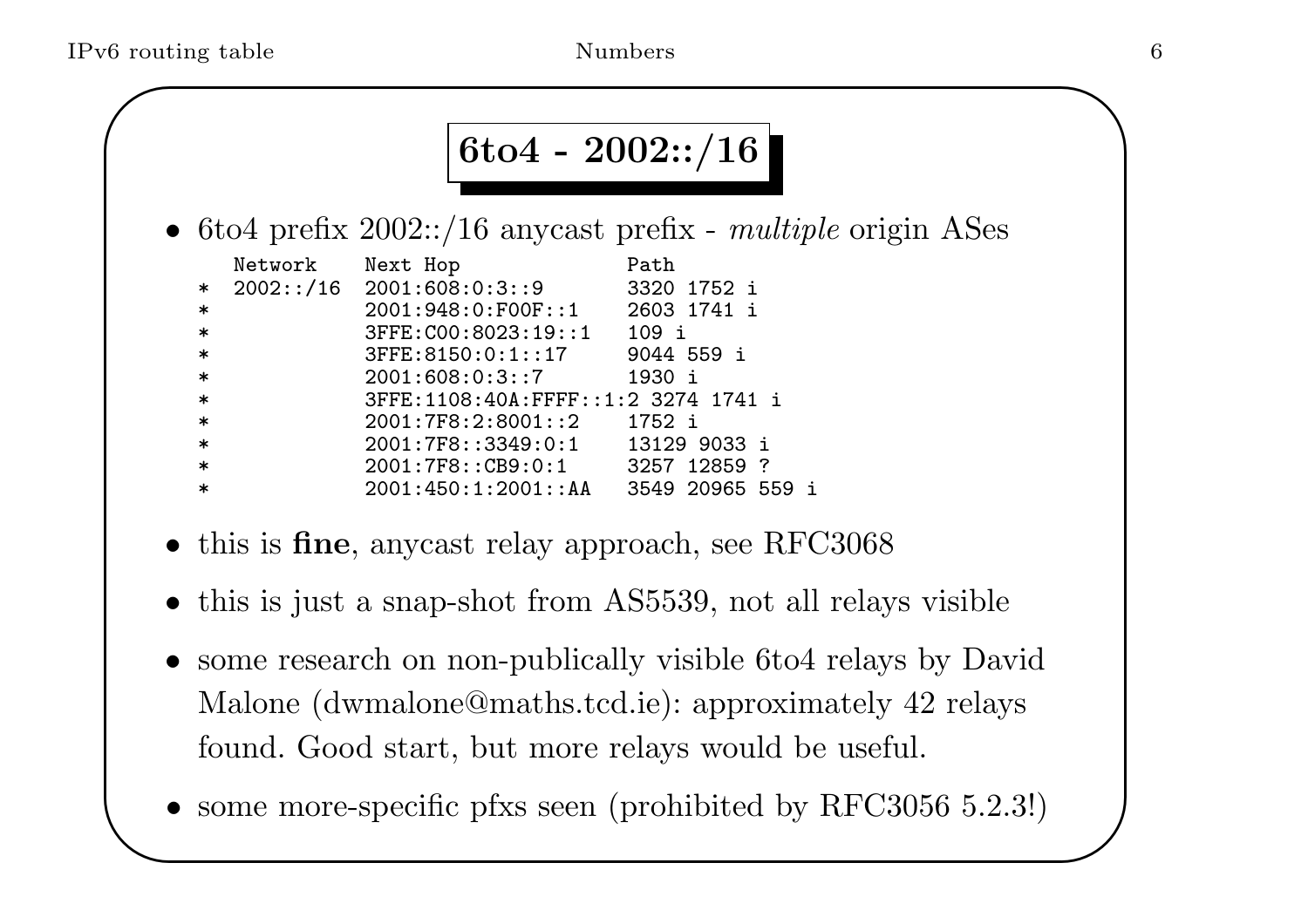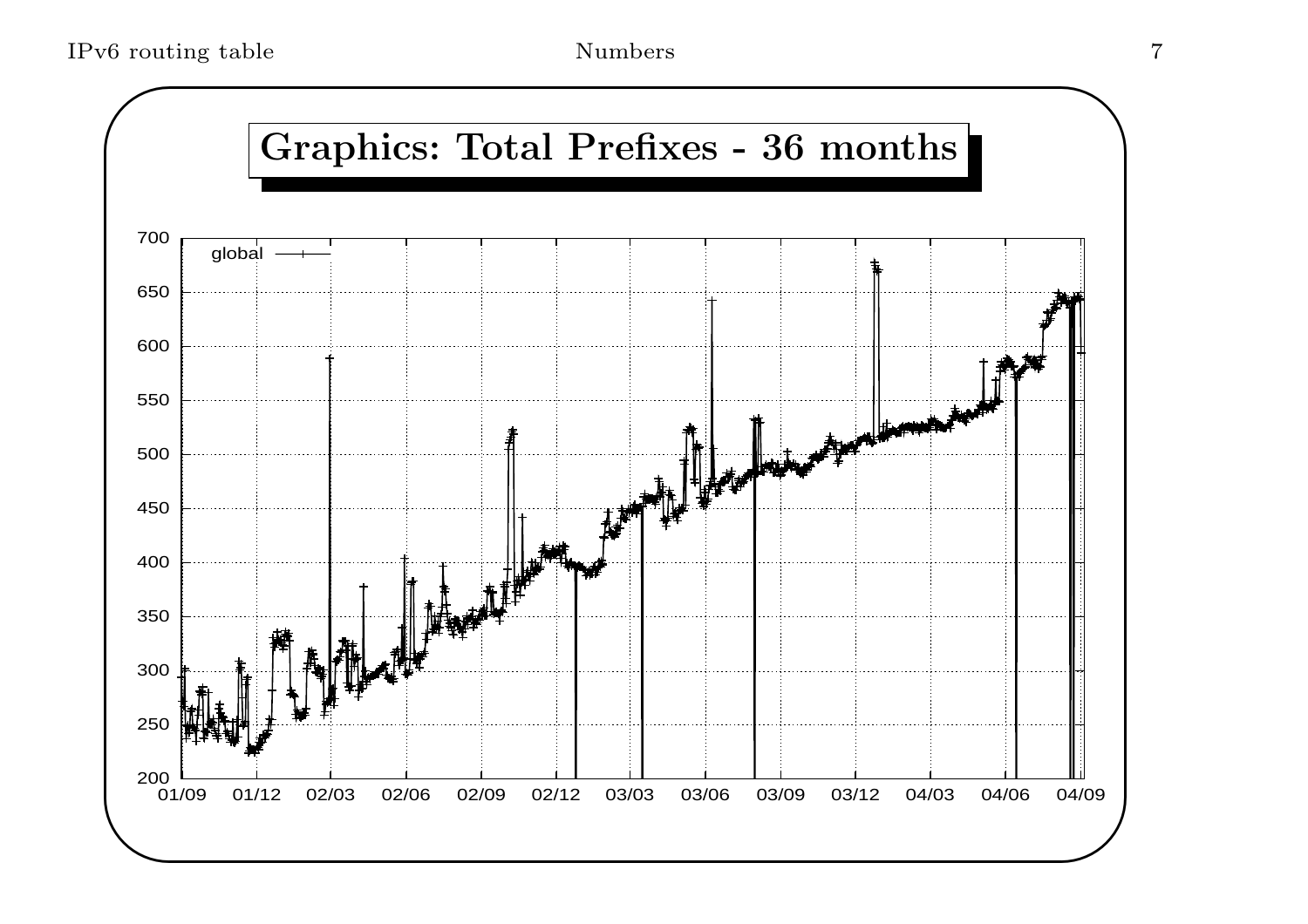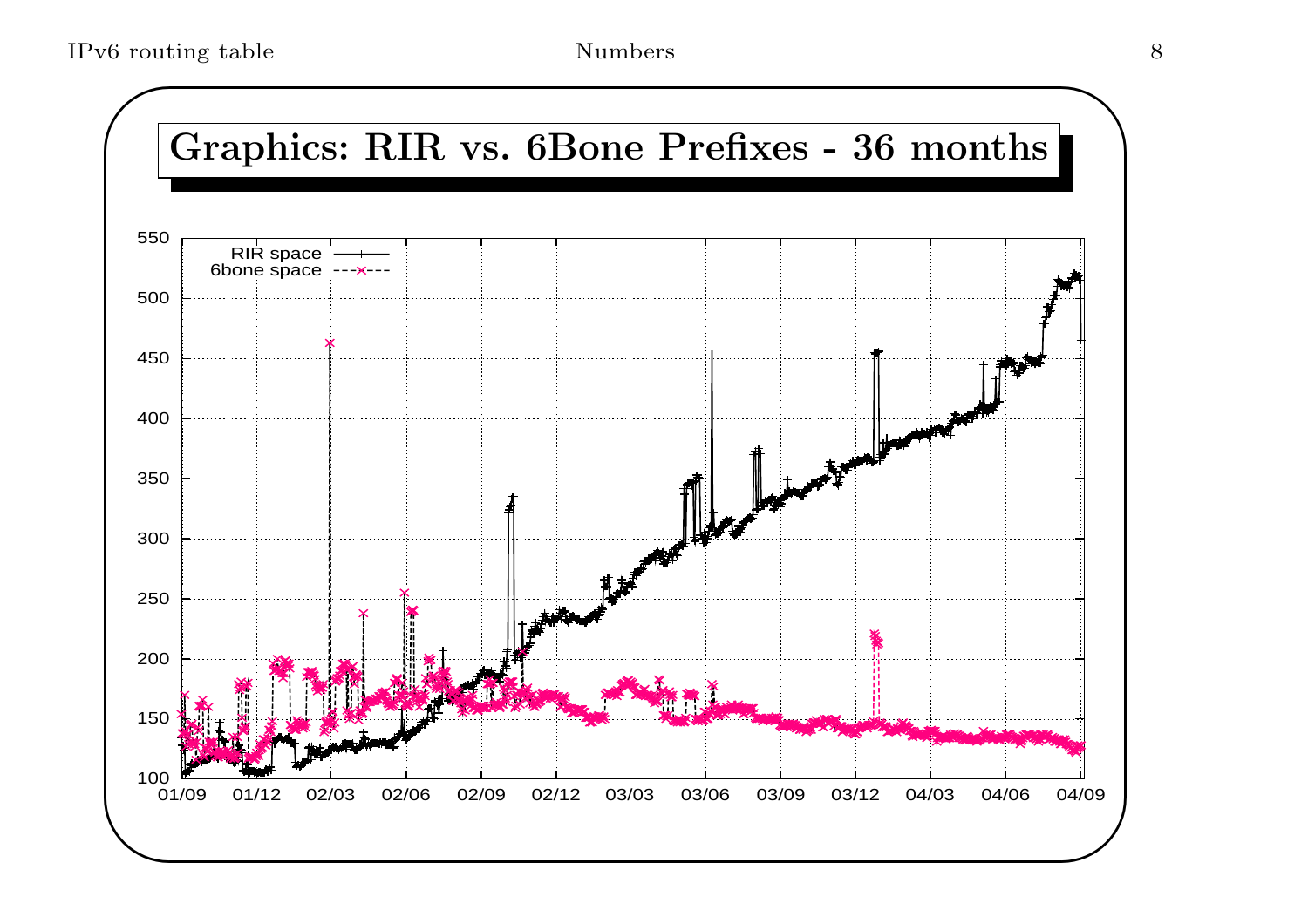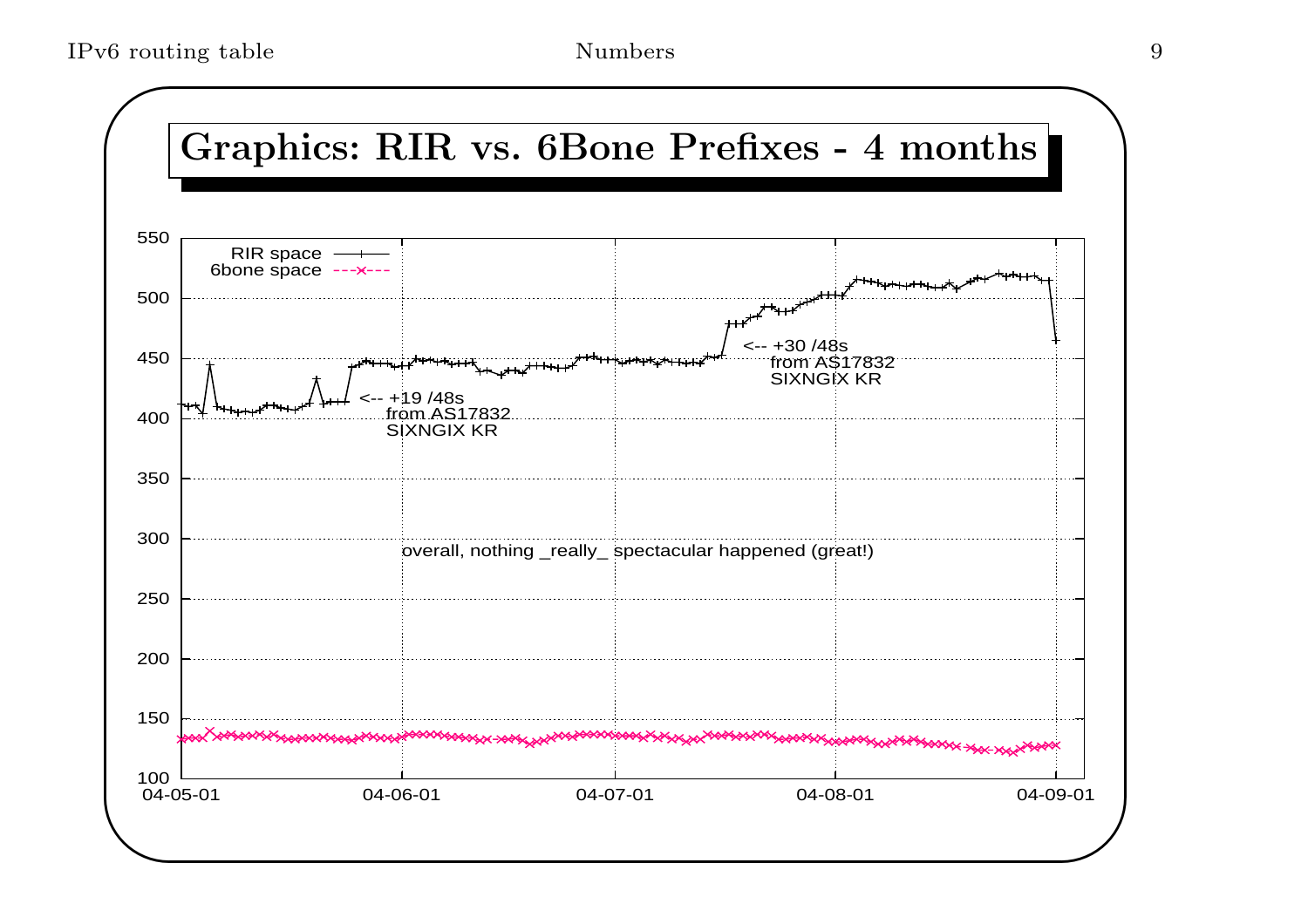$\rm IPv6\ routing\ table \rm\qquad \qquad 10$ 

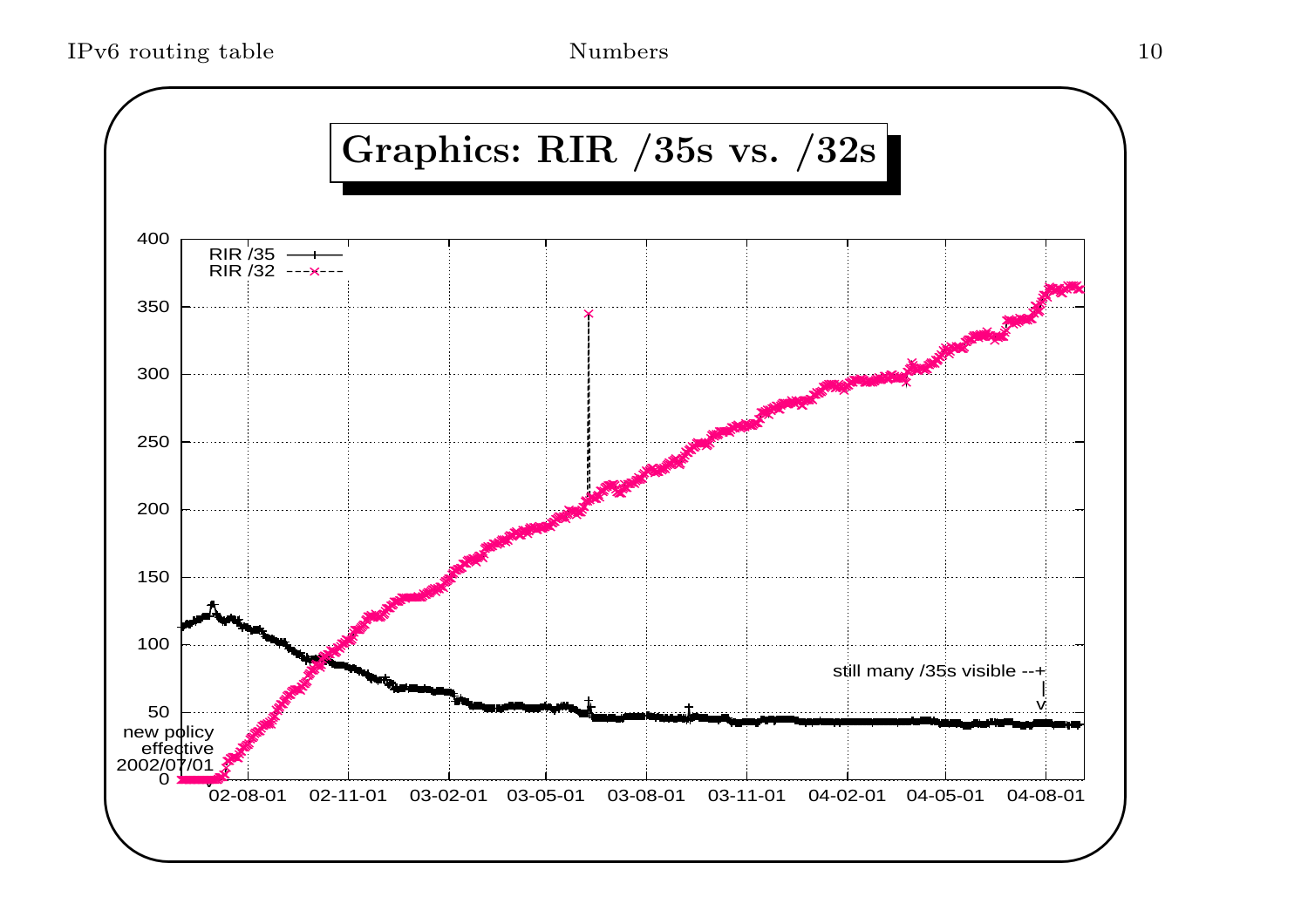### Numbers: RIRs, Allocations, . . .

- 684 LIR blocks out of 2001::/16 allocated by RIRs: ARIN 120(107), APNIC 169(152), RIPE 385(330), LACNIC 10(6) as of 2004/08/30 (2004/05/03: 595)
- B, F, H, I, K, <sup>M</sup> Root-Servers have IPv6 addresses (some are visible on www.root-servers.org, some are already in BGP)
- 382(344) allocations visible in routing table (as per GRH)
- some "very large" allocations seen:
	- 2001:1C00::/23 allocated to NL-BENELUX  $(2004/05/10)$
	- 2001:2000::/20 allocated to EU-TELIANET  $(2004/05/10)$
	- 2001:0F60::/28 allocated to VECTANTNET-JP  $(2004/08/23)$
	- 2001:0628::/32 extended to /30 (AT-ACONET)
- $\setminus$ • new 2001:40xx::/23 blocks ICANN  $\Rightarrow$  RIPE, ARIN, APNIC

 $\bigwedge$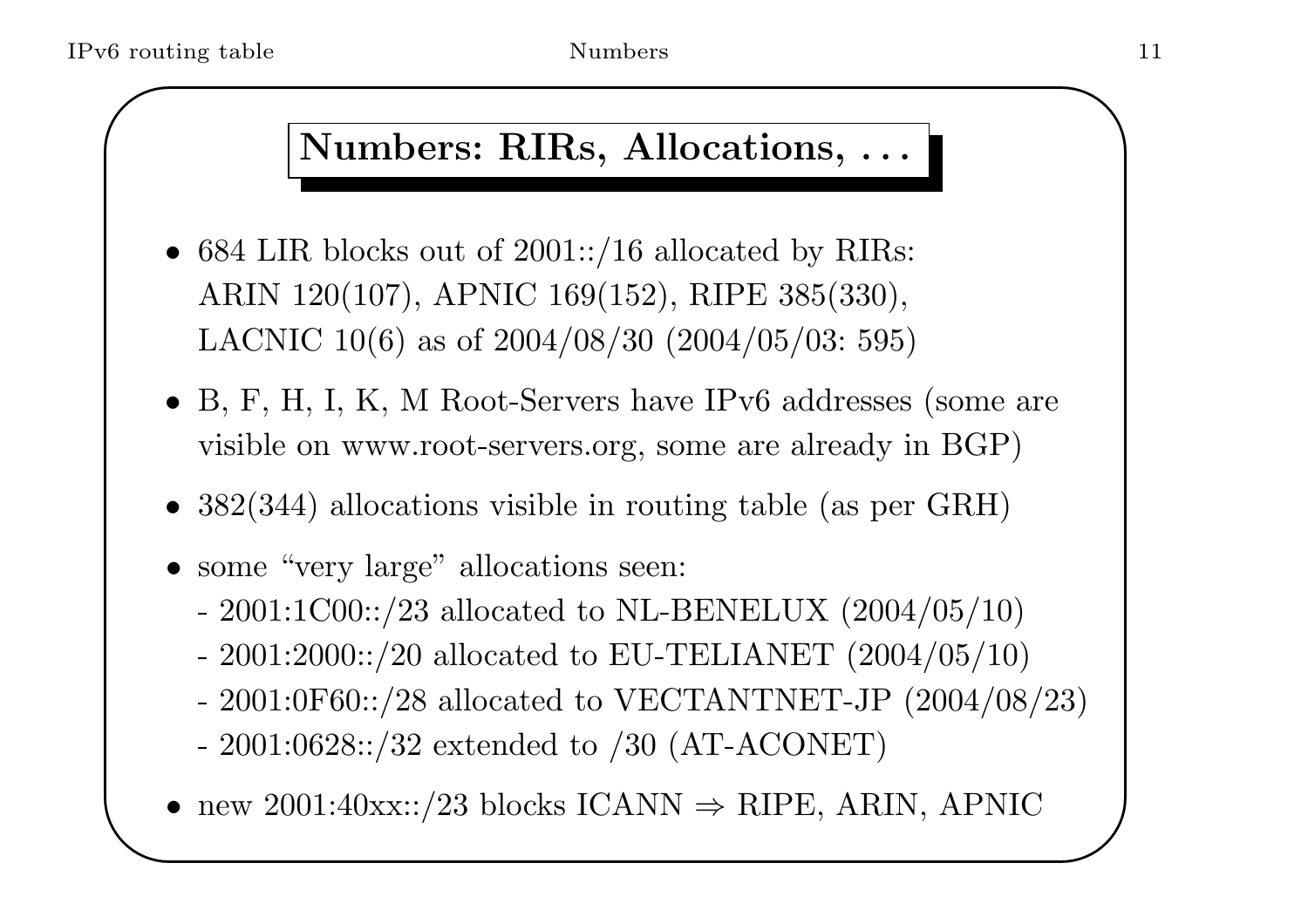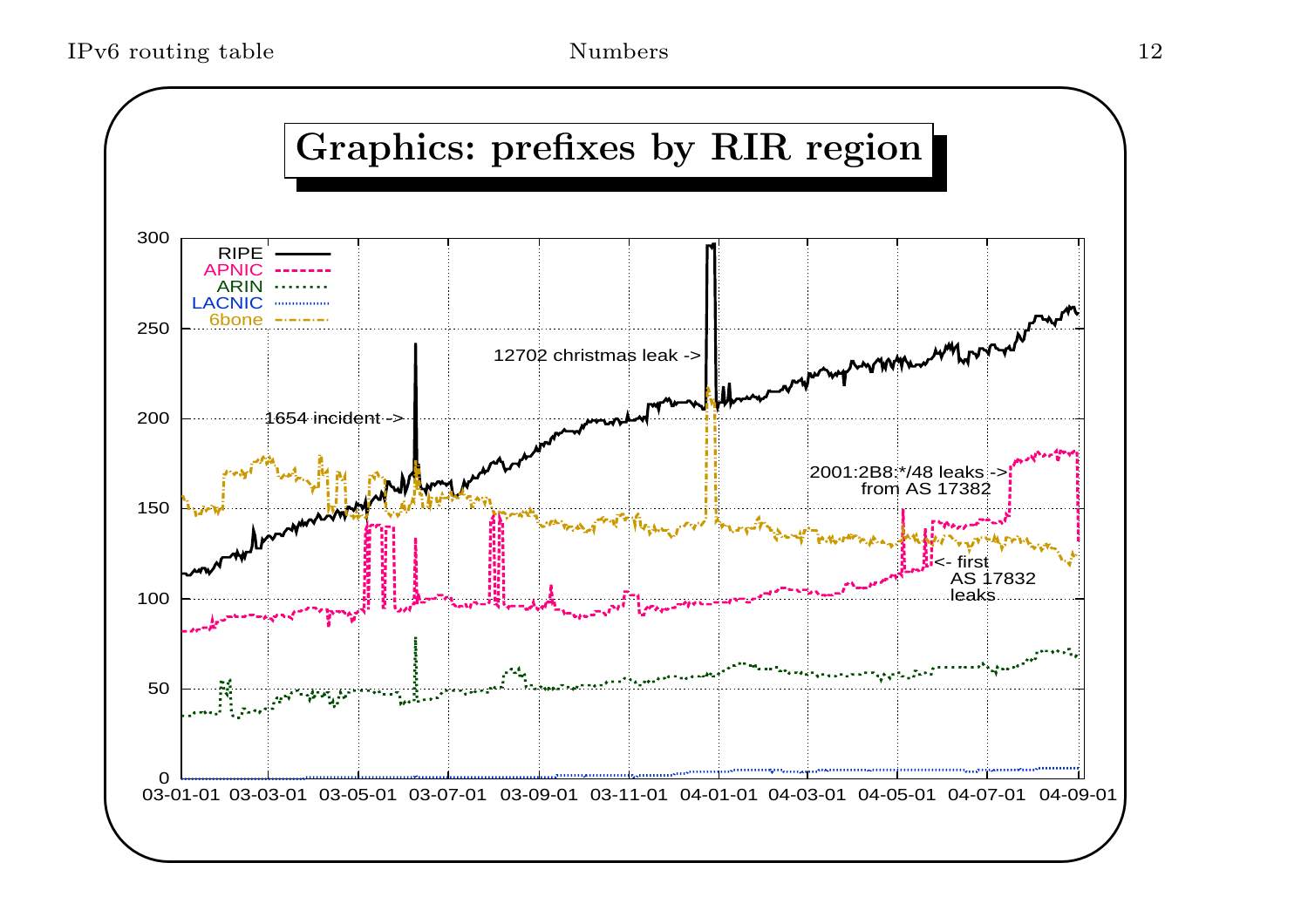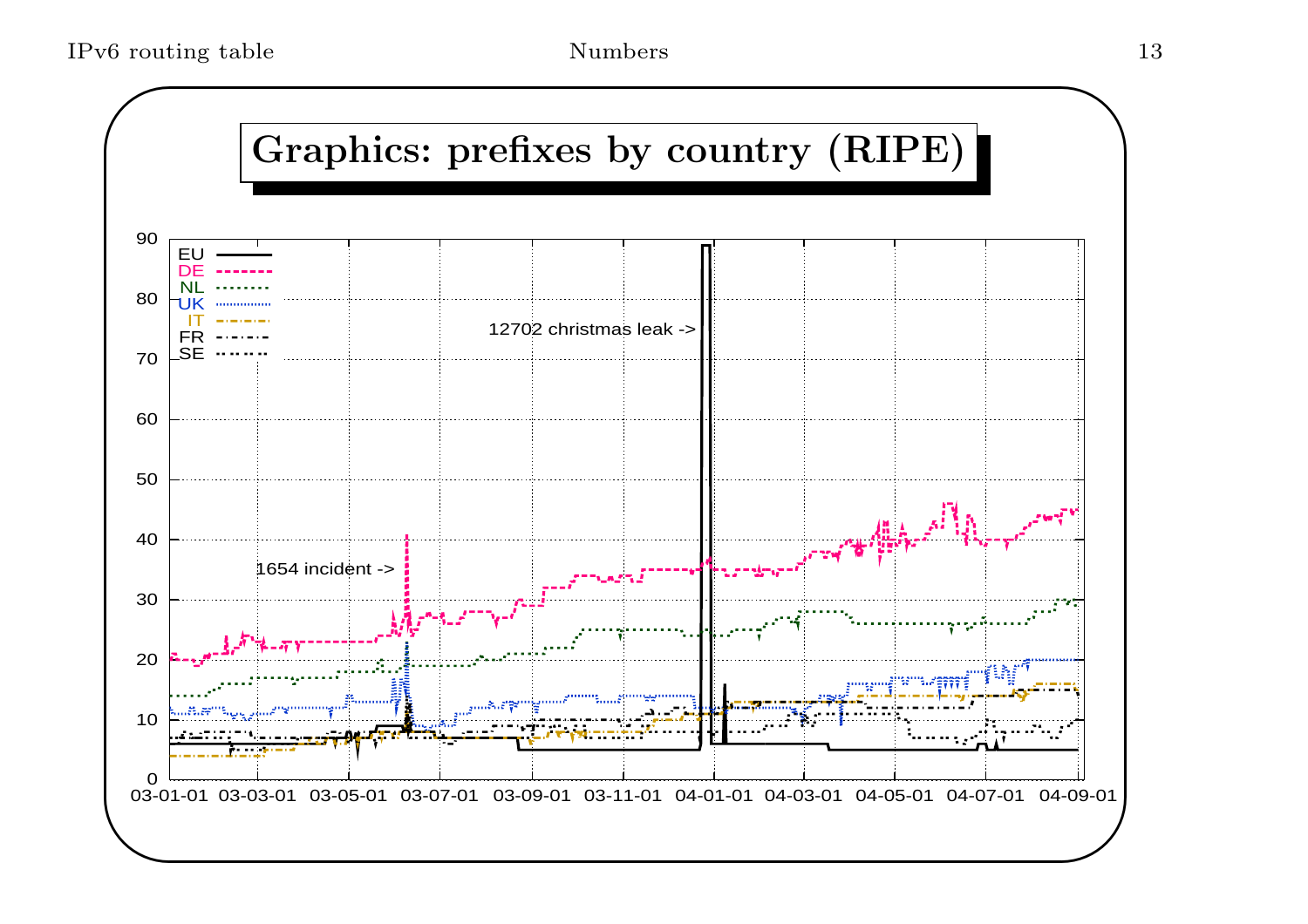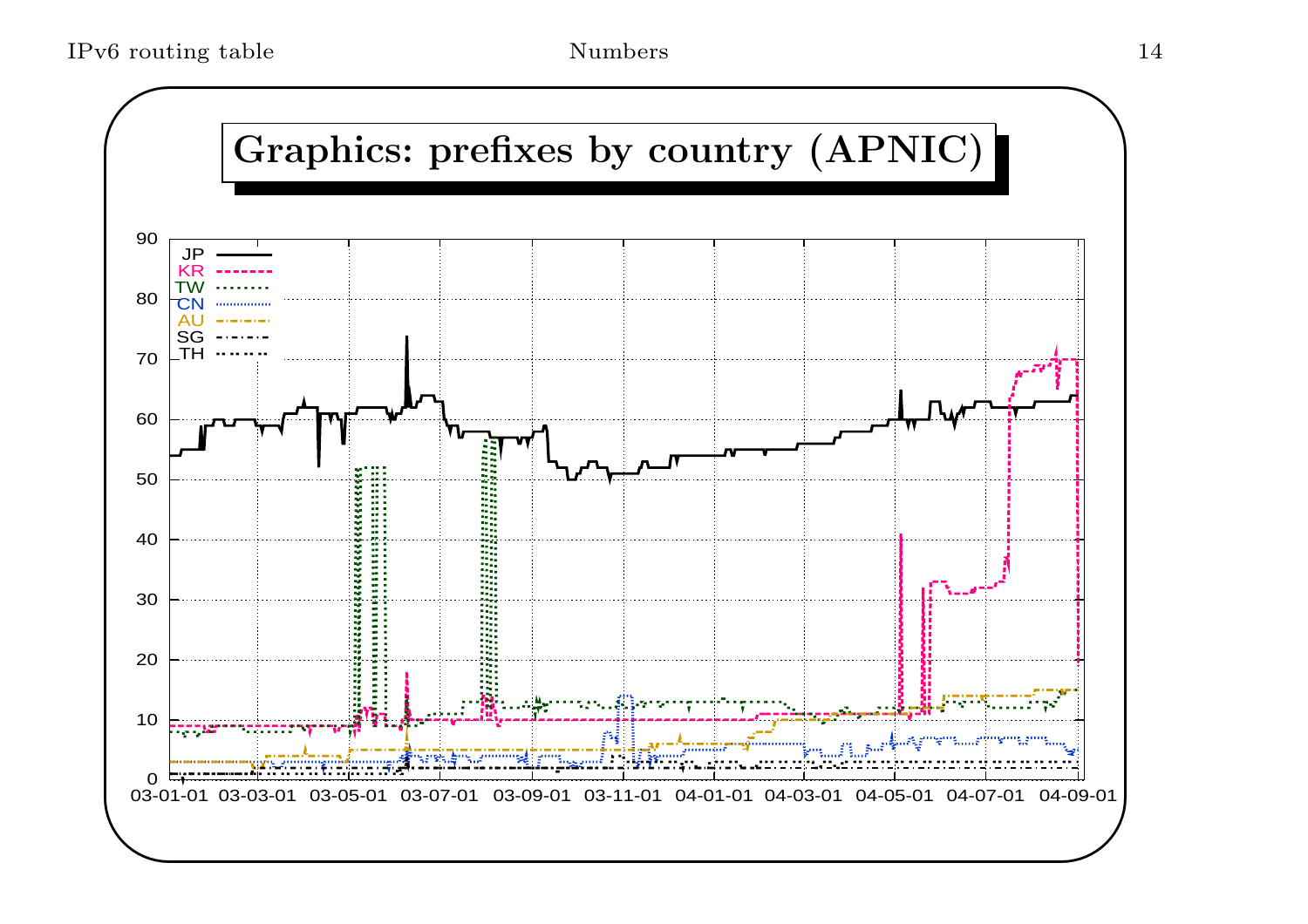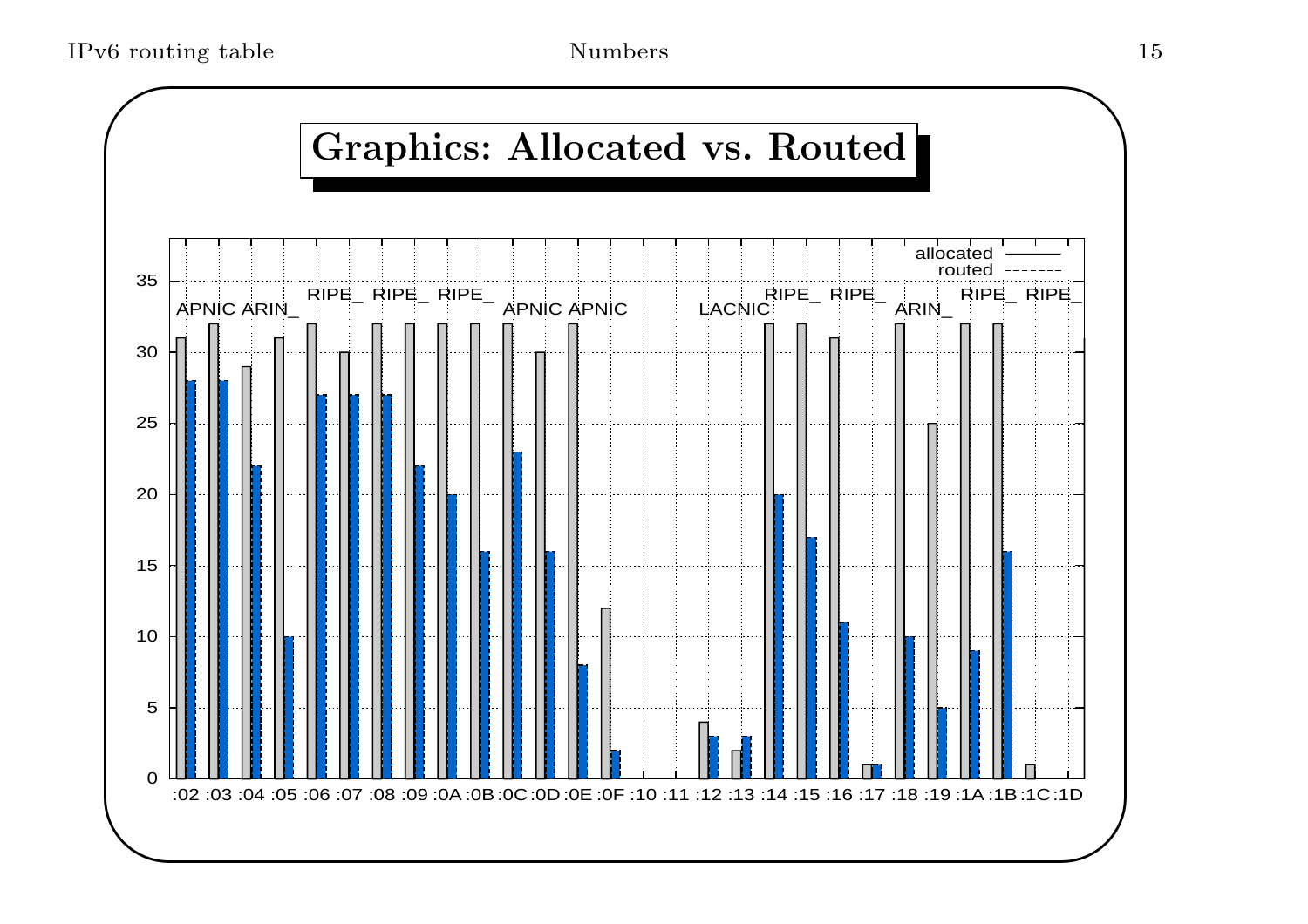| Network<br>*> $2001:200::/32$<br>∗<br>$\ast$ | Path<br>3549 2500 i<br>1752 4725 2500 i<br>1930 20965 11537 2500 i                                   |
|----------------------------------------------|------------------------------------------------------------------------------------------------------|
|                                              |                                                                                                      |
| $\ast$                                       | 3FFE: 3500::/24 1221 109 109 10566 9044<br>5424 10318 6175 13944 3344 25396 25396 15703 12731 8319 i |
| $\ast$                                       | 3320 1275                                                                                            |
|                                              | 5424 10318 6175 13944 3344 25396 25396 15703 12731 8319 i<br>1930 1930 1930 1930 1930 10566 9044     |
|                                              | 5424 10318 6175 13944 3344 25396 25396 15703 12731 8319 i                                            |
| ∗                                            | 6939 6939                                                                                            |
|                                              | 5424 10318 6175 13944 3344 25396 25396 15703 12731 8319 i                                            |
| $\ast$                                       | 3274 790 3549 6939 6939                                                                              |
|                                              | 5424 10318 6175 13944 3344 25396 25396 15703 12731 8319 i                                            |
| $\ast$                                       | 1752 12853 1275<br>5424 10318 6175 13944 3344 25396 25396 15703 12731 8319 i                         |
| $\ast$                                       | 109 10566 9044                                                                                       |
|                                              | 5424 10318 6175 13944 3344 25396 25396 15703 12731 8319 i                                            |
| *>                                           | 9044                                                                                                 |
|                                              | 5424 10318 6175 13944 3344 25396 25396 15703 12731 8319 i                                            |
|                                              |                                                                                                      |
|                                              | $\mu$ Ghosts $=$ BGP withdrawal bug, caused by old and buggy software.                               |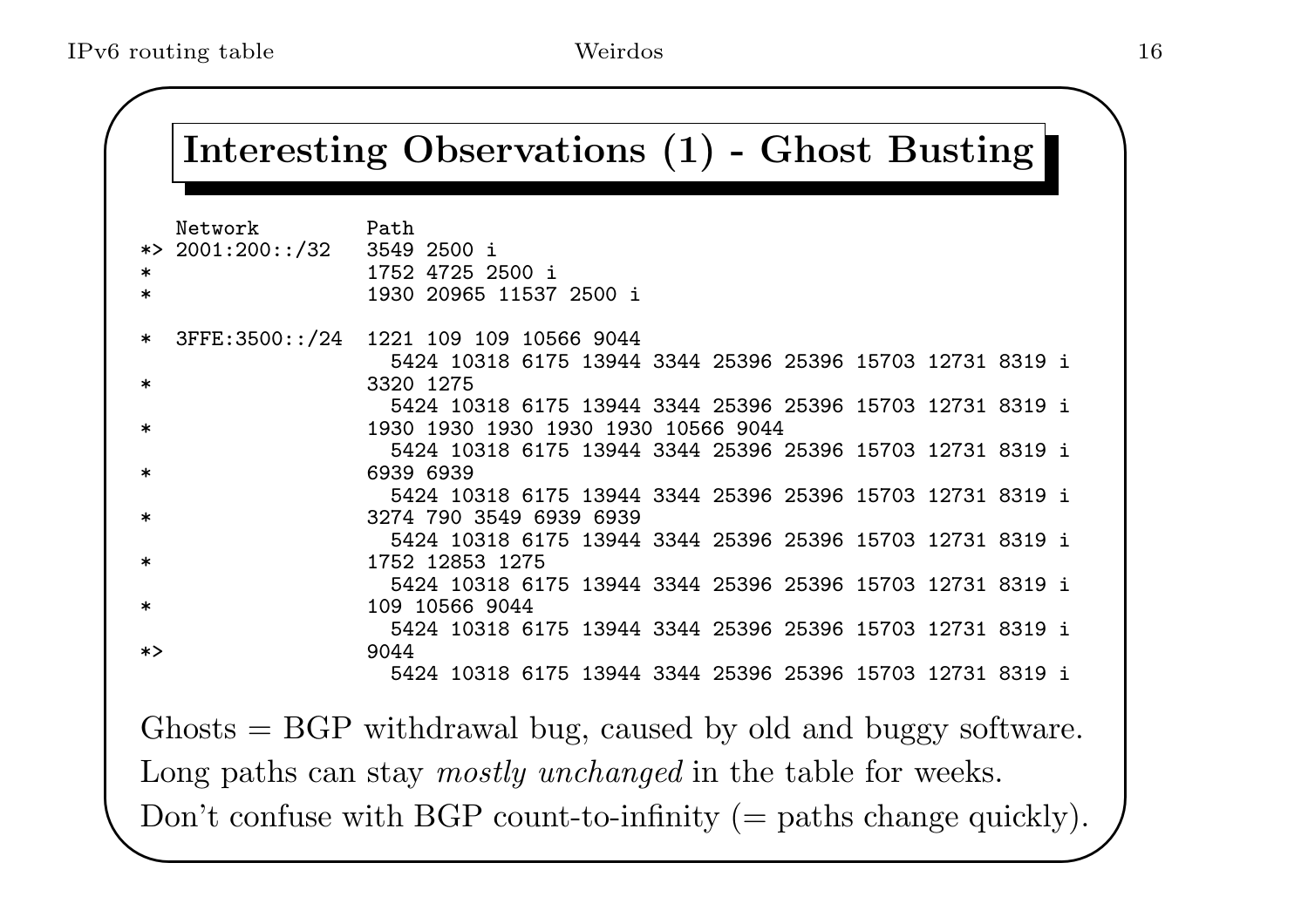$\setminus$ 

#### Interesting Observations (2) - Accidential Hijack

|        | Network                      | Next Hop                                              | Path                            |  |
|--------|------------------------------|-------------------------------------------------------|---------------------------------|--|
|        | * 2001:6c8::/32 3ffe:8150::1 |                                                       | 9044 10566 29657 ?              |  |
|        |                              | *> $2001:6c8::/32$ > 3ffe:401c:0:3:20c:ceff:fe05:da0e | 29657 ?                         |  |
|        |                              |                                                       |                                 |  |
| $\ast$ | 2001:6c8::/32                | 2001:468:ff:121d::2                                   | 11537 3425 293 6175 3292 i      |  |
| $\ast$ | 2001:6c8::/32                | $2001:770:8:$ :                                       | 1213 11537 3425 293 6175 3292 i |  |
| $\ast$ | 2001:6c8::/32                | 2001:1548:1:10:4                                      | 12565 5609 4555 6830 3292 i     |  |
| $\ast$ | 2001:6c8::/32                | 2001:15a8:1:1:6                                       | 29449 3320 6830 3292 i          |  |
| $\ast$ | 2001:6c8::/32                | 2001:15f8:1:1                                         | 25384 1752 8472 6830 3292 i     |  |
|        | $* 2001:6c8::/32$            | 3ffe:4017::1                                          | 24776 25358 3549 6830 3292 i    |  |
|        |                              |                                                       |                                 |  |

- correct origin AS is 3292
- caused by static route and static  $\rightarrow$  BGP redistribution
- fixed in less than 20 hrs thanks!

 $\bigwedge$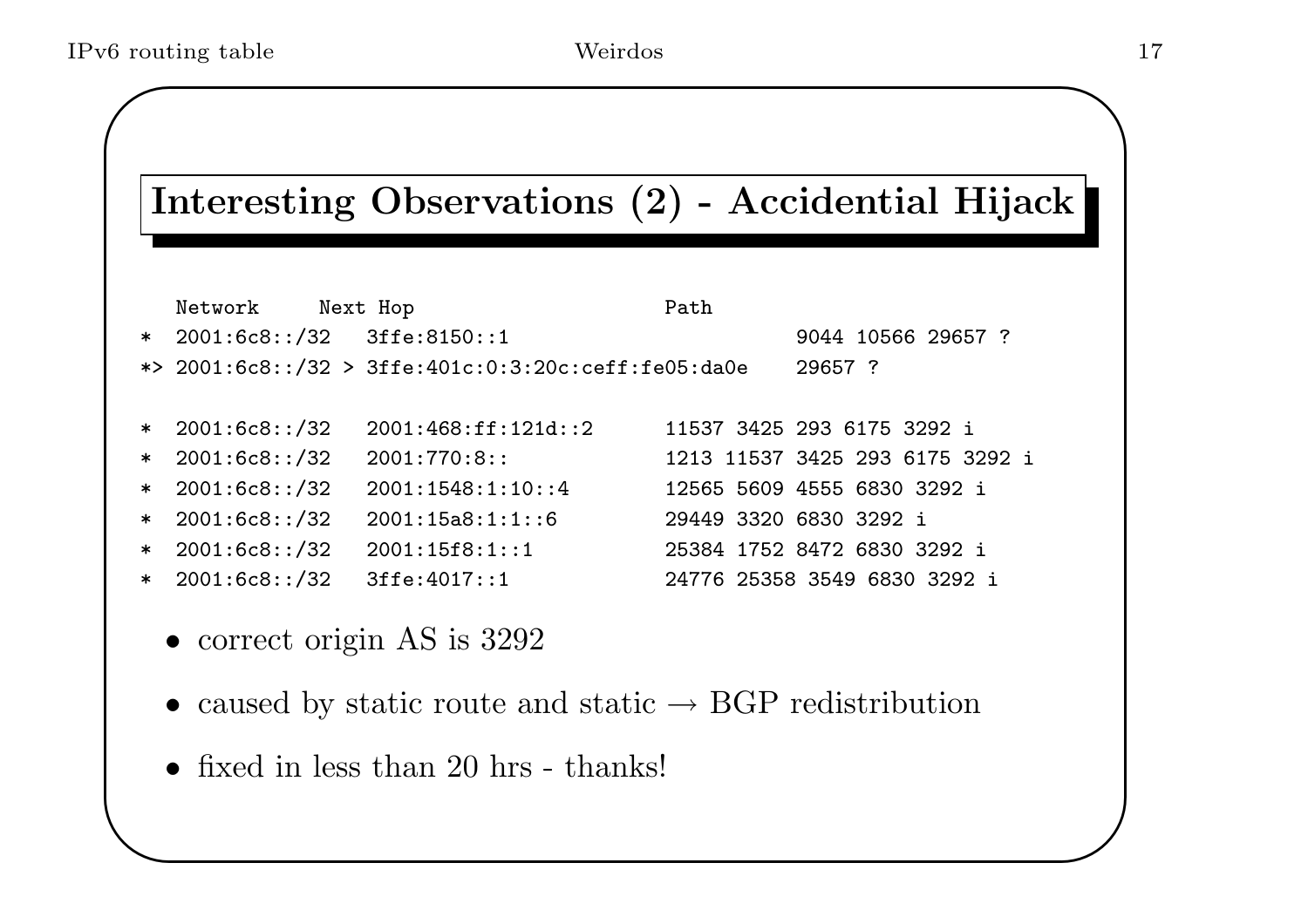$\bigwedge$ 

 $\bigcup$ 

#### Interesting Observations (3) - Martian Leaks

|                      | Network            | Next Hop                                  | Path                        |
|----------------------|--------------------|-------------------------------------------|-----------------------------|
|                      | *> ::/0            | 2001:7F8:1:1500:1103:1                    | 1103 i                      |
| $\ddot{\phantom{a}}$ |                    |                                           |                             |
|                      | *> $1000::/8$      | 2001:610:25:5062:62                       | 1103 i                      |
| $\ast$               | 1000::/8           | 2001:668:0:1:34:49:6900:40                | 3257 1103 i                 |
| $\ast$               | 1000::/8           | 2001:728:0:1000::f000                     | 33 2914 6680 1103 i         |
| $\ast$               | 1000::/8           | 2001:608:0:fft::6                         | 399 5539 3257 1103 i        |
| $\ast$               | 1000::/8           | 2001:780:0:2:6                            | 12337 3257 1103 i           |
| $\ddot{\phantom{a}}$ |                    |                                           |                             |
| $\ast$               | 1000:2550:100::/40 | 2001:728:0:1000::f000                     | 33 2914 6680 1103 i         |
| $\ast$               |                    | $1000:2550:200::/40$ $2001:1418:1:400::1$ | 12779 3549 6939 3257 1103 i |
| $\ast$               | 1000:2550:300::/40 | 2001:15a8:1:1:6                           | 29449 6939 3257 1103 i      |

- \*1000:2550:400::/40 2001:608:0:fff::6 399 5539 3257 1103 i
- - likely to be caused by some Cisco/6PE weirdness
	- noticed and fixed in very short time (thanks!)
	- only documented martian leak since  $2002/10/21$  :-)
- $\setminus$ • but: displays potential for improving BGP prefix filters...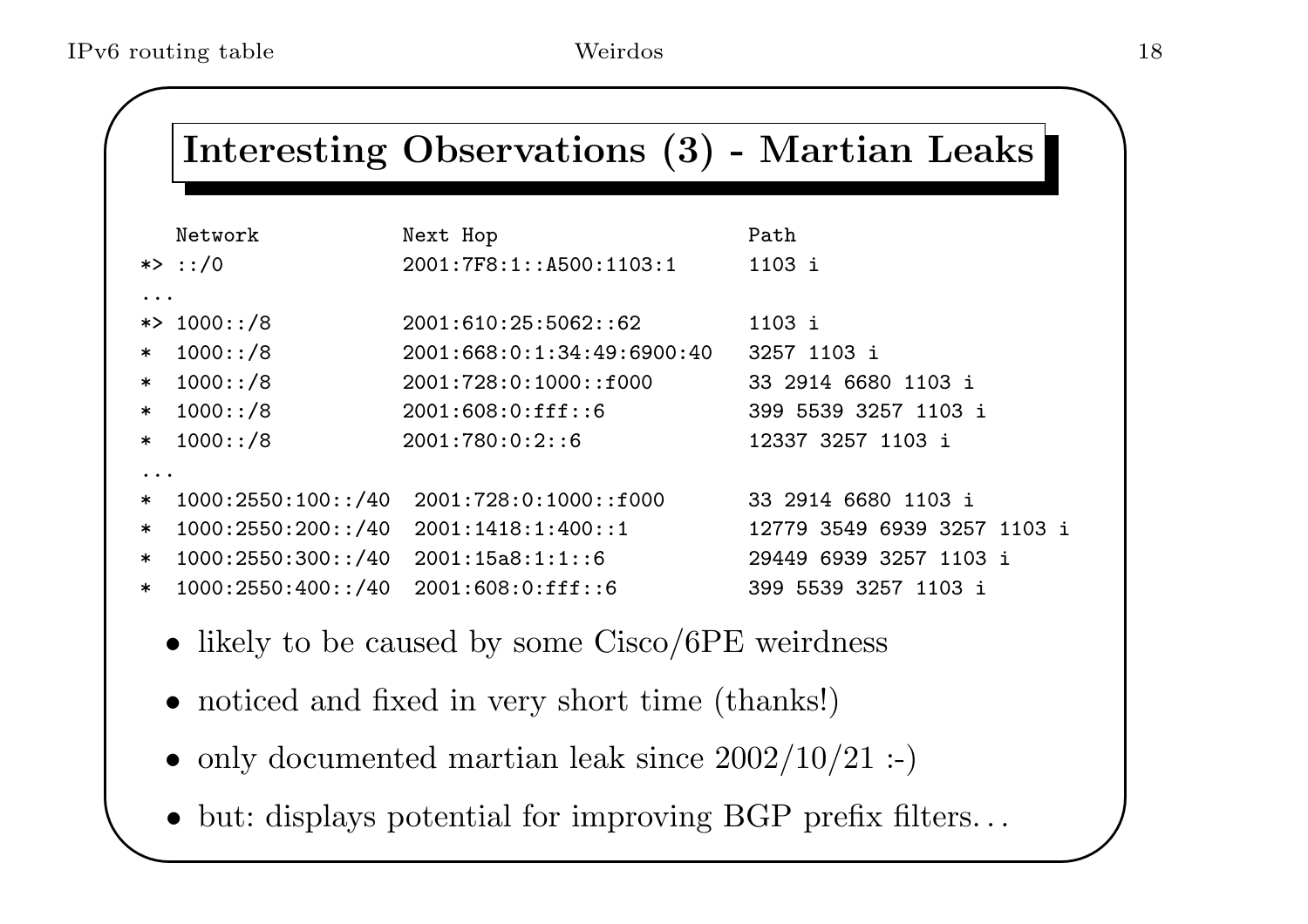#### Observations (4) - weird AS path leaks

Network Path

- 2001:a40::/32 12779 6175 145 7580 10566 13944 25396 15444 29678 29678 29158 25489 25484 12731 5539 1930 9186 12931 8472 8903 16091 513 9044 10566 13944 25396 15444 29678 29678 29158 25489 25484 12731 5539 1930 9186 7660 2500 4697 10566 13944 25396 15444 29678 29678 29158 25489 25484 12731 5539 1930 9186 11537 7660 2500 4697 10566 13944 25396 15444 29678 29678 29158 25489 25484 12731 5539 1930 9186 1103 11537 7660 2500 4697 10566 13944 25396 15444 29678 29678 29158 25489 25484 12731 5539 1930 9186
	- Ghost Route Buster flagged this as <sup>a</sup> ghost route coming through our AS <sup>5539</sup> (gasp), but actually it is quasi-legit.
	- real problem was unlimited prefix distribution  $(5539 \rightarrow 12731 \rightarrow) 25484 \rightarrow 25489 \rightarrow 29158 \rightarrow 29678 \dots$
- $\setminus$ • i.e.: leaf node ASes offering full BGP feed to both upstreams and (worse) upstreams accepting all of it

 $\bigwedge$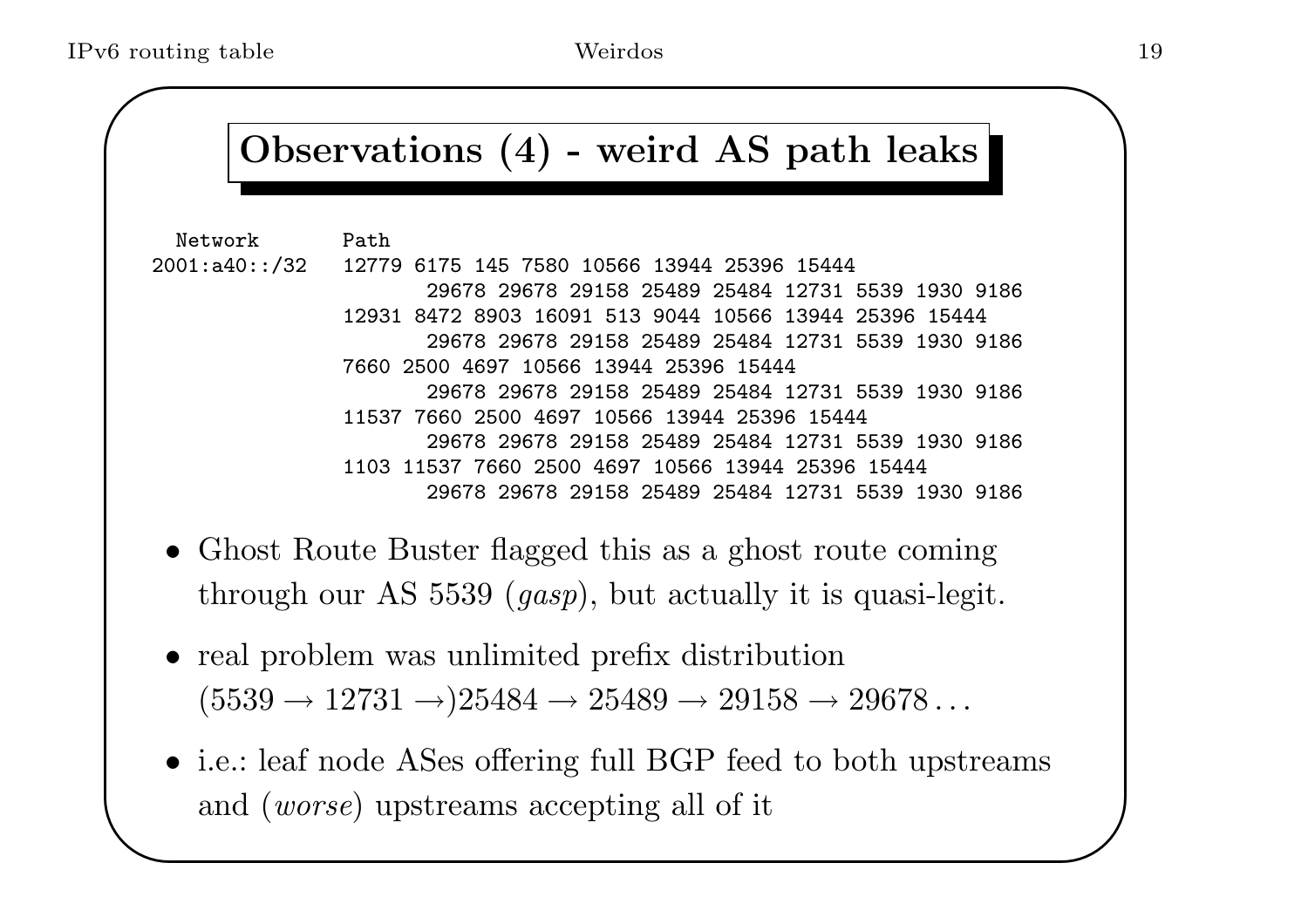$\setminus$ 

#### Interesting Observations (5) - Invalid AS numbers

| Network | Next Hop | Path |                |                    |         |
|---------|----------|------|----------------|--------------------|---------|
|         |          |      |                |                    |         |
|         |          |      |                | 4555 64555 65000 i | (08/09) |
|         |          |      |                |                    |         |
|         |          |      | 4555 64555 3 i |                    | (08/12) |

- private AS numbers should not be announced world wide
- •long-standing offenders <sup>64702</sup> and <sup>64600</sup> gone since 05/13 :-)
- only one AS paths remaining with private ASes good news!
- example above looks like accidential leak of customer pfx

 $\bigwedge$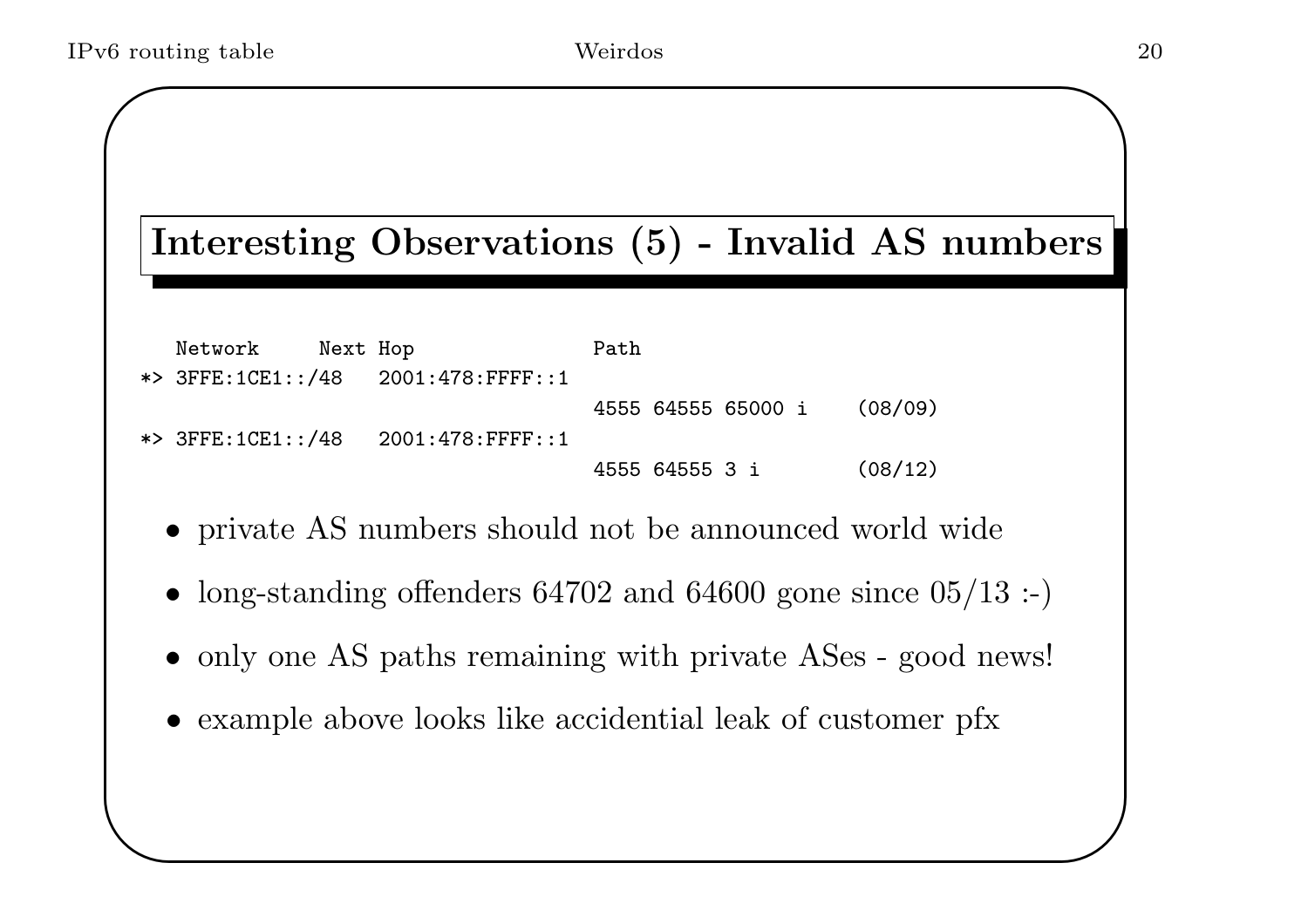# News (?)

- 6bone (3FFE:...) going away, end date: 2006/06/06
- private/unallocated AS numbers seem to be under control
- but: ghost routes are reappearing ?!
- are "early" IPv6 networks already deteriorating?
- still quite a number of "unsolicited full transit" links
- •but: more people actually look at traceroutes and fix things
- overall structure really improving, towards production quality (to be defined as: IPv6 path is no worse than the IPv4 path)
- $\setminus$ • US region catching up on allocations, but still lacking far behind on actually advertised routes

 $\bigwedge$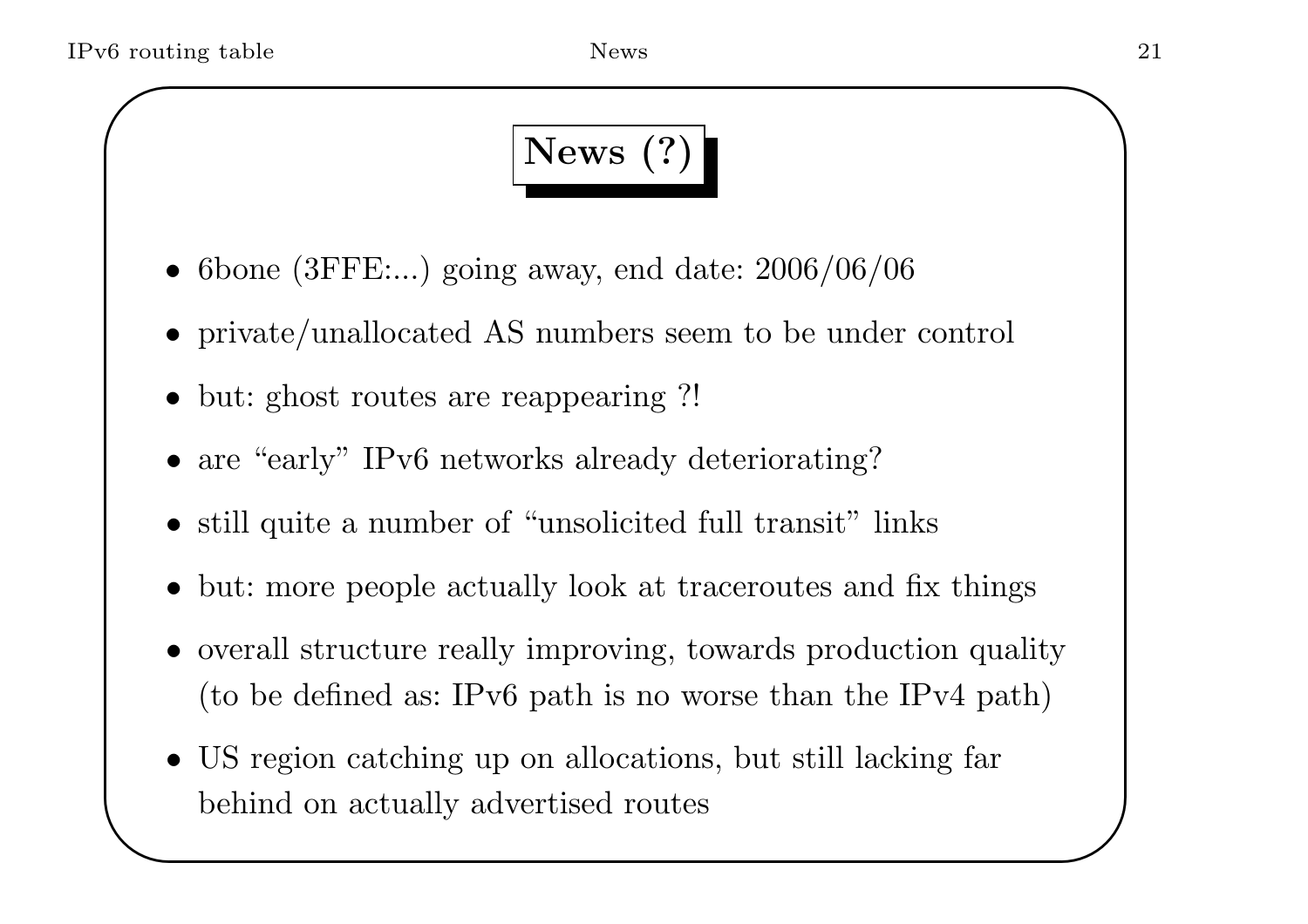$\setminus$ 

### Where to go from here?

- more work needed on filtering recommendations
- more work on "routing BCP" recommendations  $(\rightarrow$  routing wg)
- still **much** cleanup work to do ("bad" tunnels, filters, unsolicited transit relations)
- bug your upstream providers to offer native IPv6 upstream
- have an eye on traceroute $(6)$ s to find out which ways packets are travelling, and resolve stupid paths if possible
- consider de-peering non-useful peers (bad tunnels)
- $talk$  to your peers and help them fix their stuff

 $\bigwedge$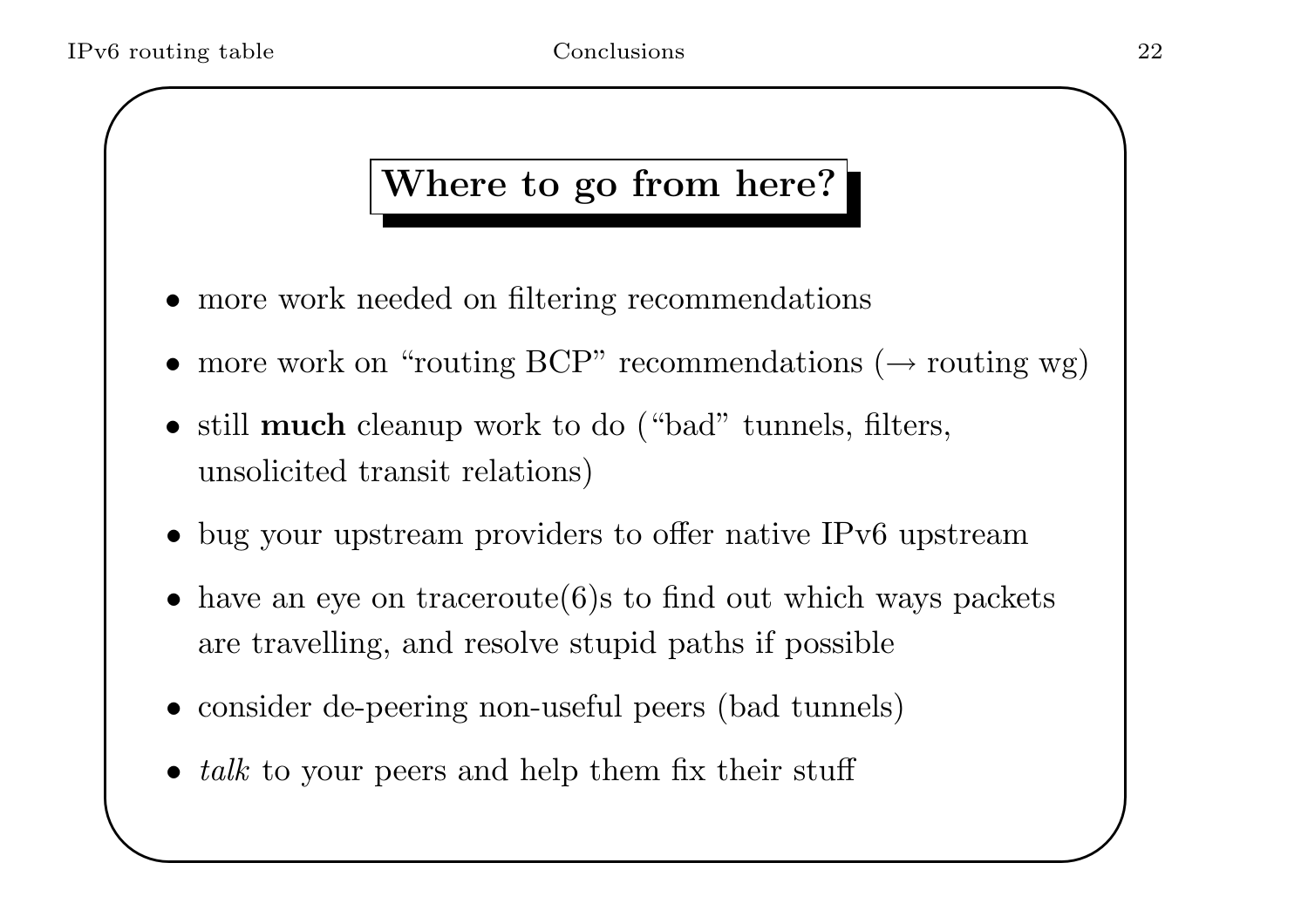$\setminus$ 

#### IPv6 routing recommendations

- MIPP project recommendations:
	- –no peerings over 'bad' tunnels (high RTTs / 3rd parties)
	- –apply incoming prefix filters to peers
	- filter private ASn and overly long paths
- do not give unrestricted IPv6 transit to peers unless asked to
- do not take IPv6 transit from too many upstreams
- avoid taking your single upstream over intercontinental tunnel

 $\bigwedge$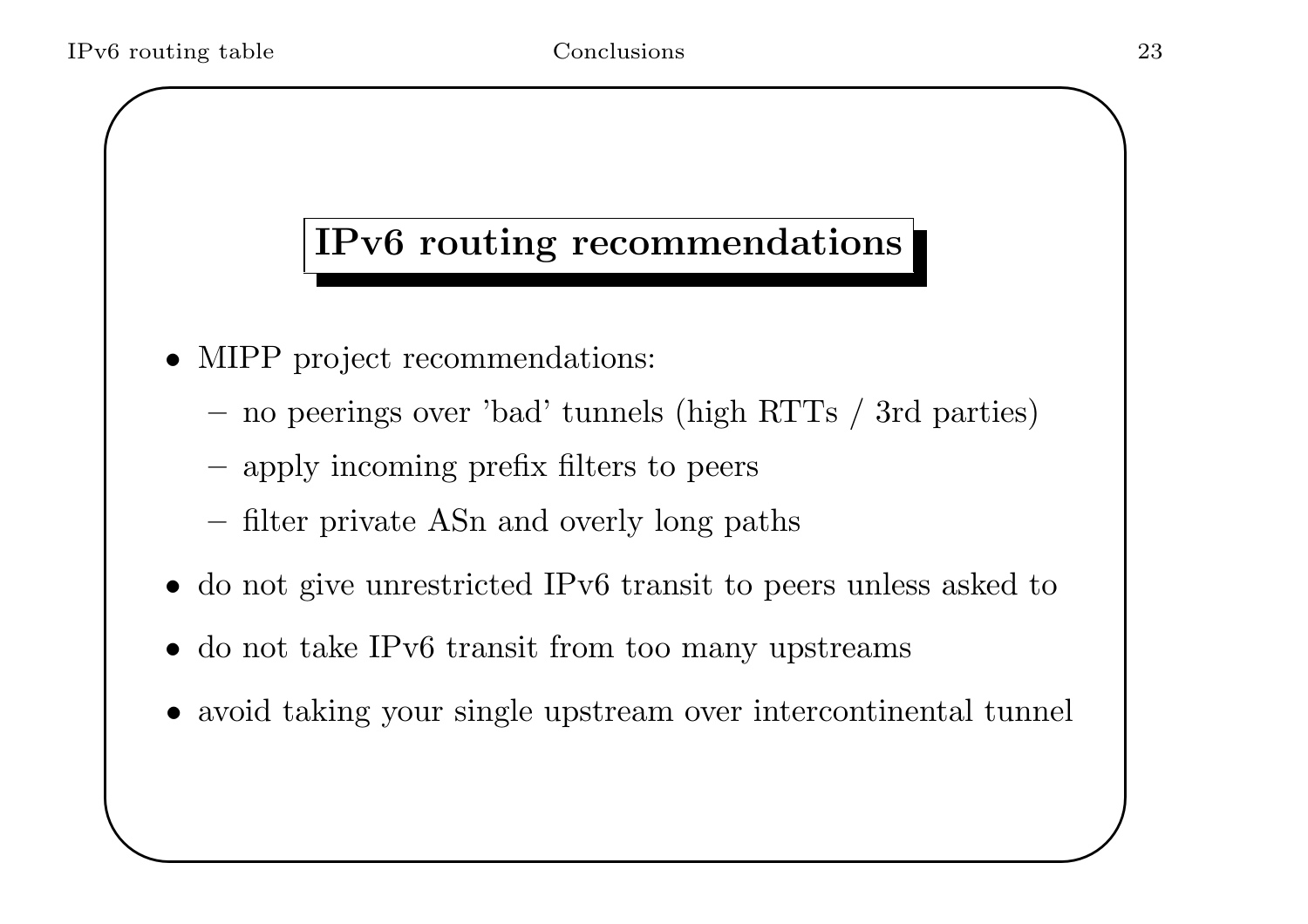#### References

- Ghost Route Hunter: http://www.sixxs.net/tools/grh/
- Merit 6bone routing report: http://www.merit.edu/mail.archives/html/6bone-routingreport/
- List of IPv6 blocks allocated by the RIRs: http://www.ripe.net/rs/ipv6/ipv6allocs.html
- MIPP (minimum peering policy) project: http://ip6.de.easynet.net/ipv6-minimum-peering.txt
- IPv6 sample prefix filter page http://www.space.net/˜gert/RIPE/ipv6-filters.html
- $\setminus$ • Slides are available at: http://www.space.net/˜gert/RIPE/AP18-v6-table/

 $\bigwedge$